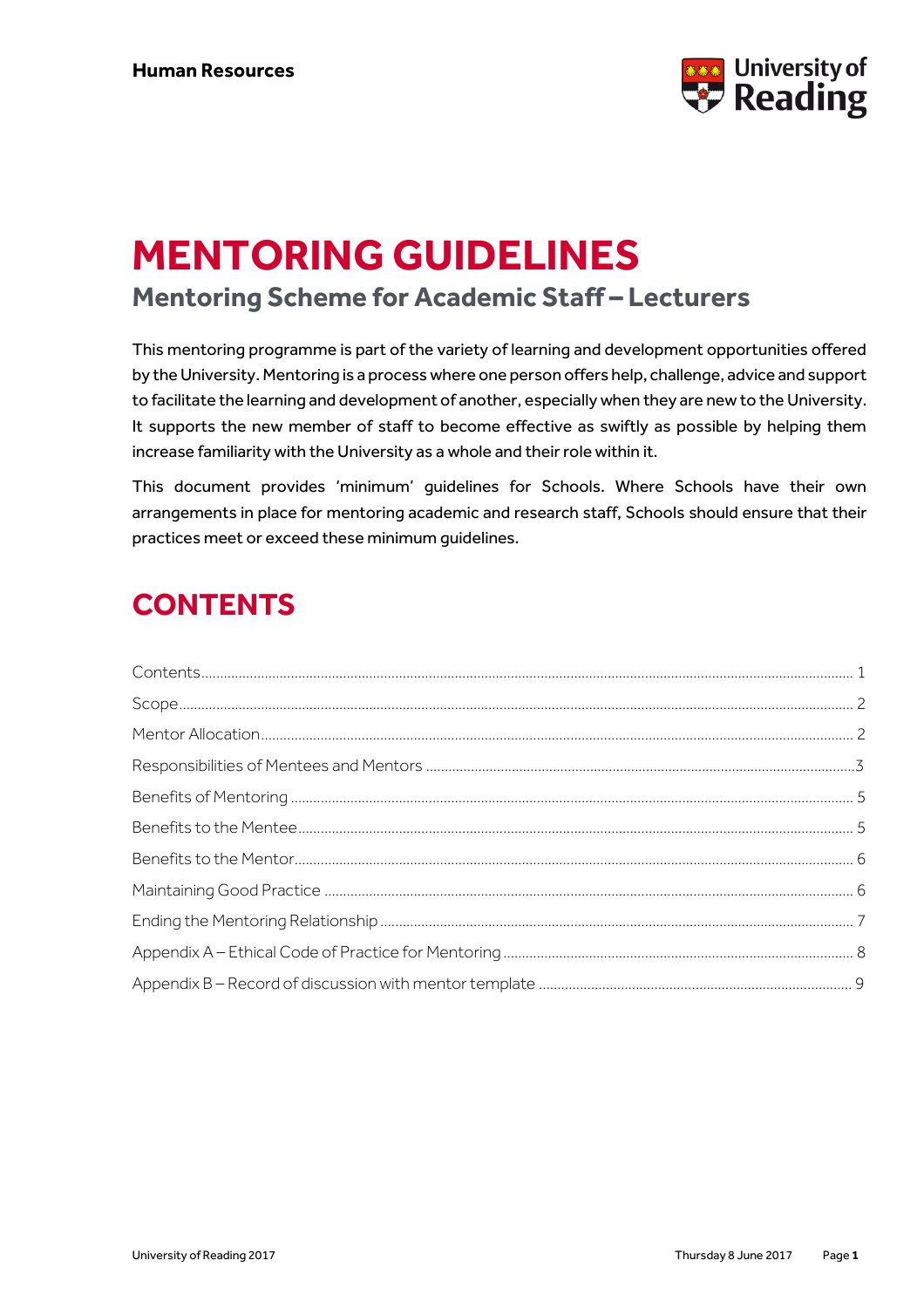## <span id="page-1-0"></span>**SCOPE**

This mentoring scheme is available to new members of academic staff appointed to Lecturer positions and applies during their probationary period. Their line manager or nominated person from within the School will assign a mentor for them on appointment.

The mentoring relationship is expected to last for the duration of the probationary period (3 years), although it may continue informally after that time. The mentor has a central role to play in supporting the new Lecturer through successfully developing as a teacher, achieving Fellow membership of the HEA (Higher Education Academy) and in developing a research profile (for those staff employed in academic roles which are Teaching & Research or Research Intensive).

#### **Aims of mentoring new Lecturers:**

- To provide an experienced member of staff to advise, encourage and provide support to new Lecturers to enable them to meet the probationary requirements, develop their ability to think for themselves and take responsibility for their own professional development.
- To provide general induction support, sharing knowledge about how the University operates, acting as a point of referral signposting new Lecturers to colleagues in the School or elsewhere they may wish to approach for specialist information.
- To provide a source of help and advice on all aspects of the professional role including teaching, research and administration.
- To support the translation of skills, theories and ideas from the Academic Practice Programme (APP) - where a new Lecturer is undertaking this qualification - into subject-based application.
- To provide constructive feedback on teaching and research activities.
- To support School based work on subject related teaching and learning issues as a part of the APP programme.
- To help the new Lecturer to develop their own personal development plan
- To provide a 'critical friend' outside the management framework.

This scheme does not replace the New Staff Induction session, which should be attended by all new staff and is booked via Employee Self Service, or the local induction to the School carried out by the line manager. It is the line manager's responsibility to ensure that the new member of staffreceives a comprehensive induction to the University and their School.

## <span id="page-1-1"></span>**MENTOR ALLOCATION**

A mentor should not be a Head of School. It is a good idea for the mentor to be outside the direct line management of the new Lecturer and should be someone who has passed their probationary period. The line manager will gain the agreement of the person to take on a mentoring role. It is recommended that the mentor attends the 'Successful Mentoring' training course provided by People Development.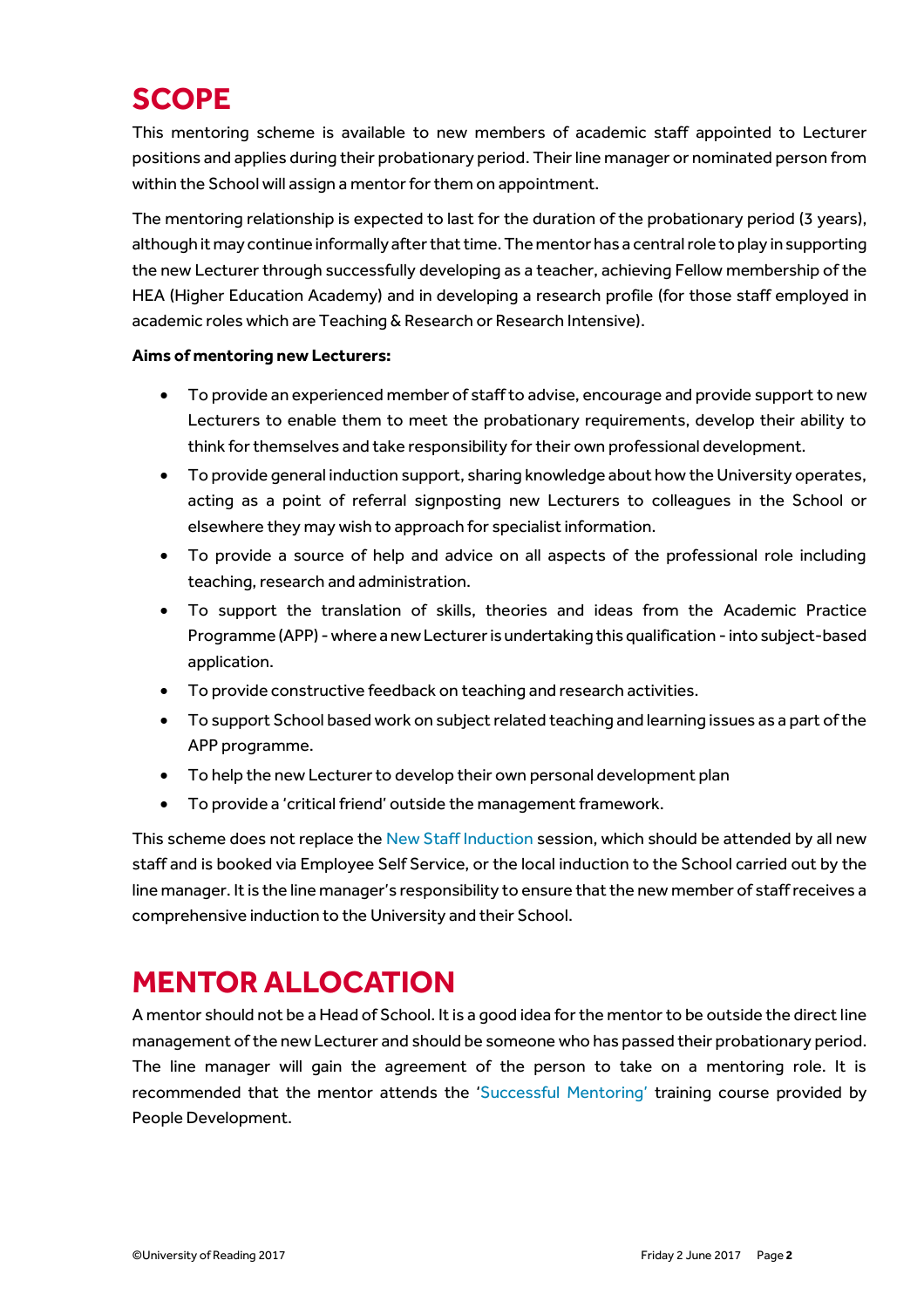In selecting a mentor, the line manager should consider:

- do they have the capacity in their existing workload to provide support to the new member of staff when needed?
- do they want to take on the role?
- do they listen well and ask open questions?
- can they give honest and direct feedback in a constructive way?
- can they create a safe but challenging learning environment that suits the needs of different types of people?
- do they take a proactive approach to their own development to appreciate the importance of development for the new member of staff?
- are they likely to have empathy with the problems faced by new members of staff?
- do they have a balanced view of the importance of each facet of the university?
- do they demonstrate the University's Values and Behaviours?
- are there any cultural or gender issues that should be taken into account?

It is important that School workload models make allowance for the time new staff need to establish their research careers and undertake the APP. In addition, models should also make allowance for the time taken to provide effective research and teaching mentoring.

## **RESPONSIBILITIES OF MENTEE AND MENTOR**

Both parties have a responsibility to ensure that the mentoring relationship is of mutual benefit and it is based on trust, confidentiality and equality. By participating in the scheme, both parties agree to abide by the Ethical Code of Practice for Mentoring, as shown in Appendix A.

Mentees should:

- be open and honest with their mentor
- respect any trust that they show, for example sharing personal and confidential information
- arrange each meeting, set the agenda and make the time for it. Each meeting typically lasts for one hour, although this can vary with agreement from both parties
- keep their mentor informed of progress and any problems at each meeting
- ask for help or advice, using email to help to provide a practical mechanism for queries or ideas that arise in-between meetings
- prepare for and participate in meetings
- achieve actions and / or targets within deadlines as agreed with the mentor
- agree the frequency and location of the meetings with their mentor.

#### Mentors should: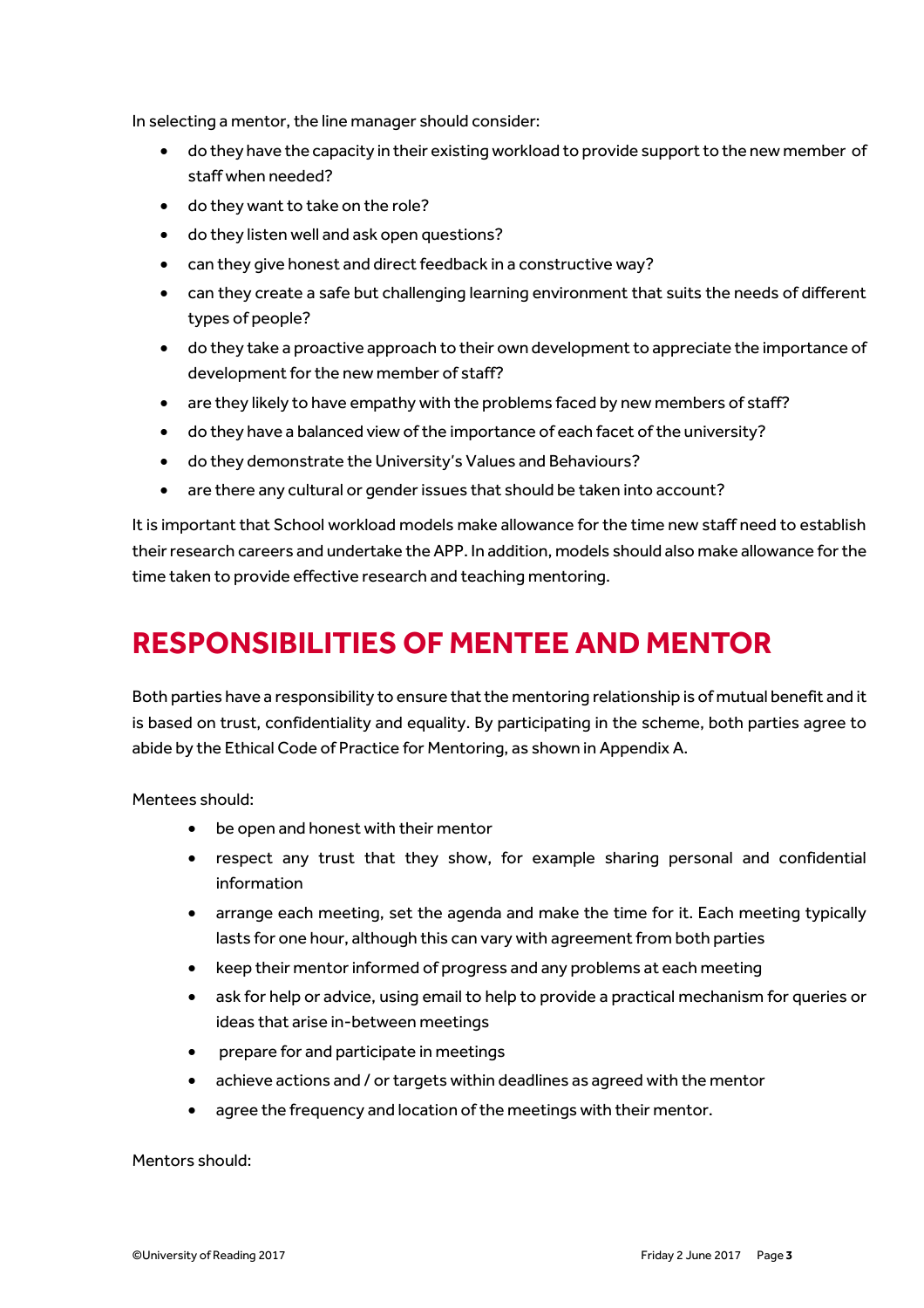- provide guidance based on their past experience in a sensitive and straightforward way that deals with the participants concerns
- create a positive relationship based on open communication
- commit to arranged meetings
- empower the participant to solve problems rather than give solutions
- any criticism should be given constructively
- being a mentor should develop your own skill base, get feedback from the participant and consider your own development as well as theirs
- be interested in the participant and their objectives
- keep an eye out for anything that would be of interest to or support the participant
- respect the confidentiality of the conversations with your mentee, subject to the exceptions described in the next section.

Many aspects of mentoring will depend on the particular School and the area of research of the new staff member.

### **Teaching**

The majority of new Lecturers will attend the Academic Practice Programme (APP). Mentors play a vital role in helping new staff to get started on their teaching activities and to reflect on their teaching practice in order to continually develop and improve. New Lecturers will need to discuss topics such as teaching methods, course design, teaching materials, assessment, student support and the compiling of a teaching portfolio which is a component of the APP programme. New Lecturers may need to experiment with ideas discovered during the APP sessions within the specific subject area and adapt them accordingly. Mentors can usefully act as a sounding-board, provide ideas on alternative sources of subject-specific information or suggest other colleagues who may already have experience in the area concerned.

Mentors may also contribute to the structured observation of a variety of teaching activities by the new Lecturer. For the APP, six observed sessions are required over a two year period. Some of these may be conducted as a part of any School peer observation scheme. Normally the mentor will conduct at least three of the six observation sessions. New Lecturers often find the chance to observe their mentor's teaching activities valuable and wherever possible this should be included in development plans.

New Lecturers may find managing their time and various commitments problematic. Mentors have a role to play in asking about any problems and referring them to the People Development webpage to see what skills development support is available, for example developing stronger organisational skills and encouraging the Lecturer to raise any concerns with their line manager/Head of School.

#### **Research**

The Mentor has a role to play in either providing appropriate research mentoring or working with the Lecturer and the Head of School to identify someone from the School (or another part of the University) who would be an appropriate person to mentor in this area. Research mentors need to be experienced active researchers – it is not necessary for them to carry out research in the same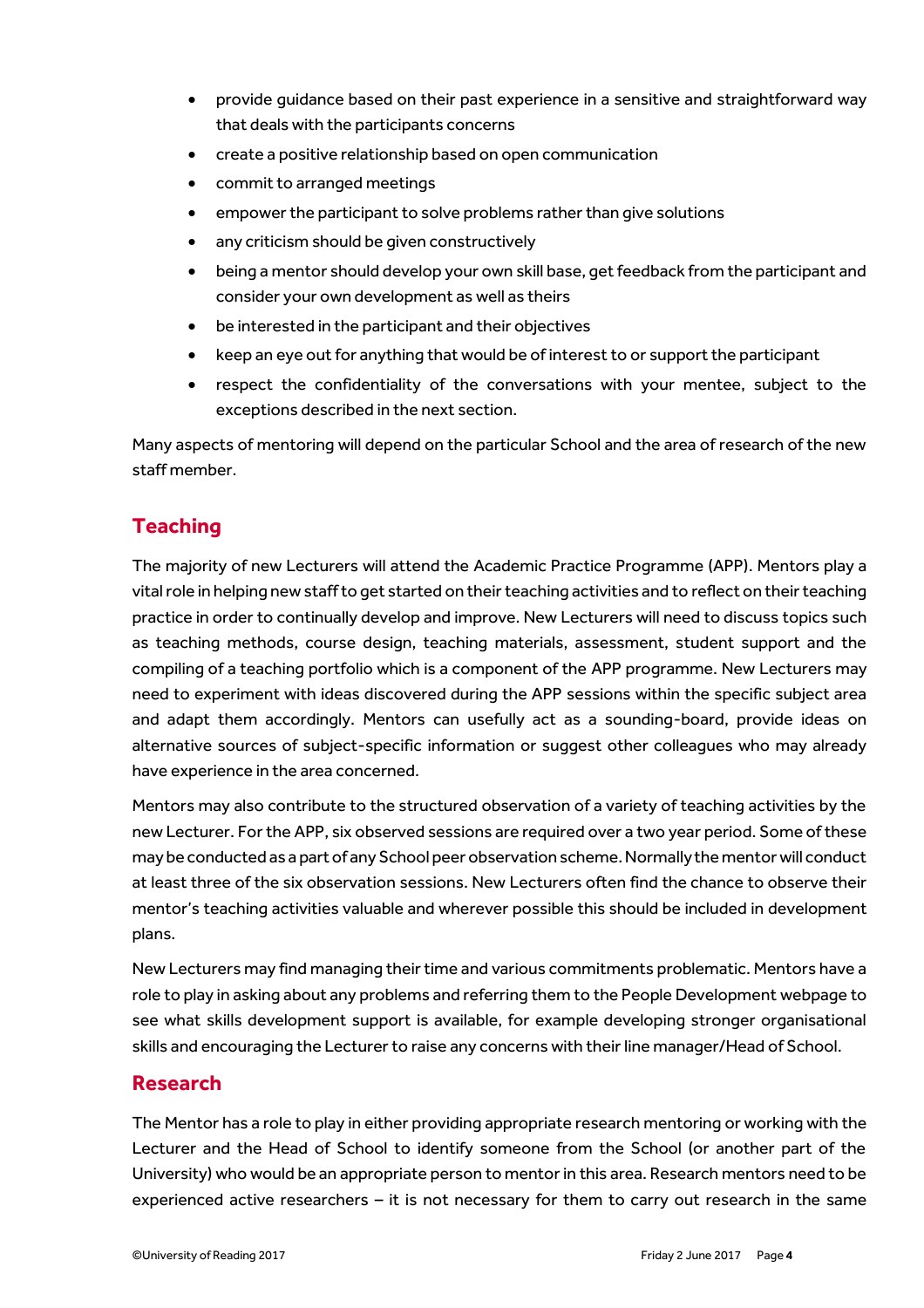specific field as the new Lecturer, although it is helpful if their own research is in the same general area so that they are aware of the national and international context and structures (for example, in relation to potential grant income sources).

The research mentoring should be provided throughout the Lecturer's probationary period to support the new member of staff demonstrating that they are capable of acting as an independent researcher.

The person providing research mentoring support should:

- meet with the new Lecturer on a regular basis (as a minimum 4 times per year in the first year and twice yearly thereafter).
- helping them to focus on a manageable research agenda
- advising on their publication strategy and suitable outlets for research outputs
- helping to transform research ideas into projects that could attract external research funding, and advising on funding sources
- helping them to plan a longer term research career (i.e. thinking beyond their first grant)
- ensuring new staff members are aware of internal support (both within the School and the wider University) for making grant applications, for example Research and Enterprise Services (RES)
- suggesting other appropriate internal and external contacts/potential collaborators
- encouragement to attend key conferences etc in order to gain new research ideas and make new contacts
- supporting the new Lecturer by reading draft written work or grant proposals, as appropriate, and assist in providing introductions to other colleagues who may be helpful in working with/guiding the new Lecturer in the development of their research.
- Provide encouragement for, and show an interest in, their mentee's research plans and activities. Equally to support new Lecturers with appropriate time planning and management. All new staff engaged with research should have been set explicit research targets that should be achieved within their probation period. In many instances, the research mentor can help the Lecturer to break down these higher level targets into a number of sub-targets, with deadlines.

### <span id="page-4-0"></span>**BENEFITS OF MENTORING**

Mentoring is a fantastic opportunity to settle into a new role quickly and explore personal motivation, skills and thought processes with an independent colleague. The relationship can bring benefits to both the mentor and the mentee.

### <span id="page-4-1"></span>**Benefits to the Mentee**

Benefits will vary for individuals but it is likely that mentoring will help to achieve at least some of these points:

- settling in and developing networks more quickly
- understanding the culture, professional behaviours and values of the university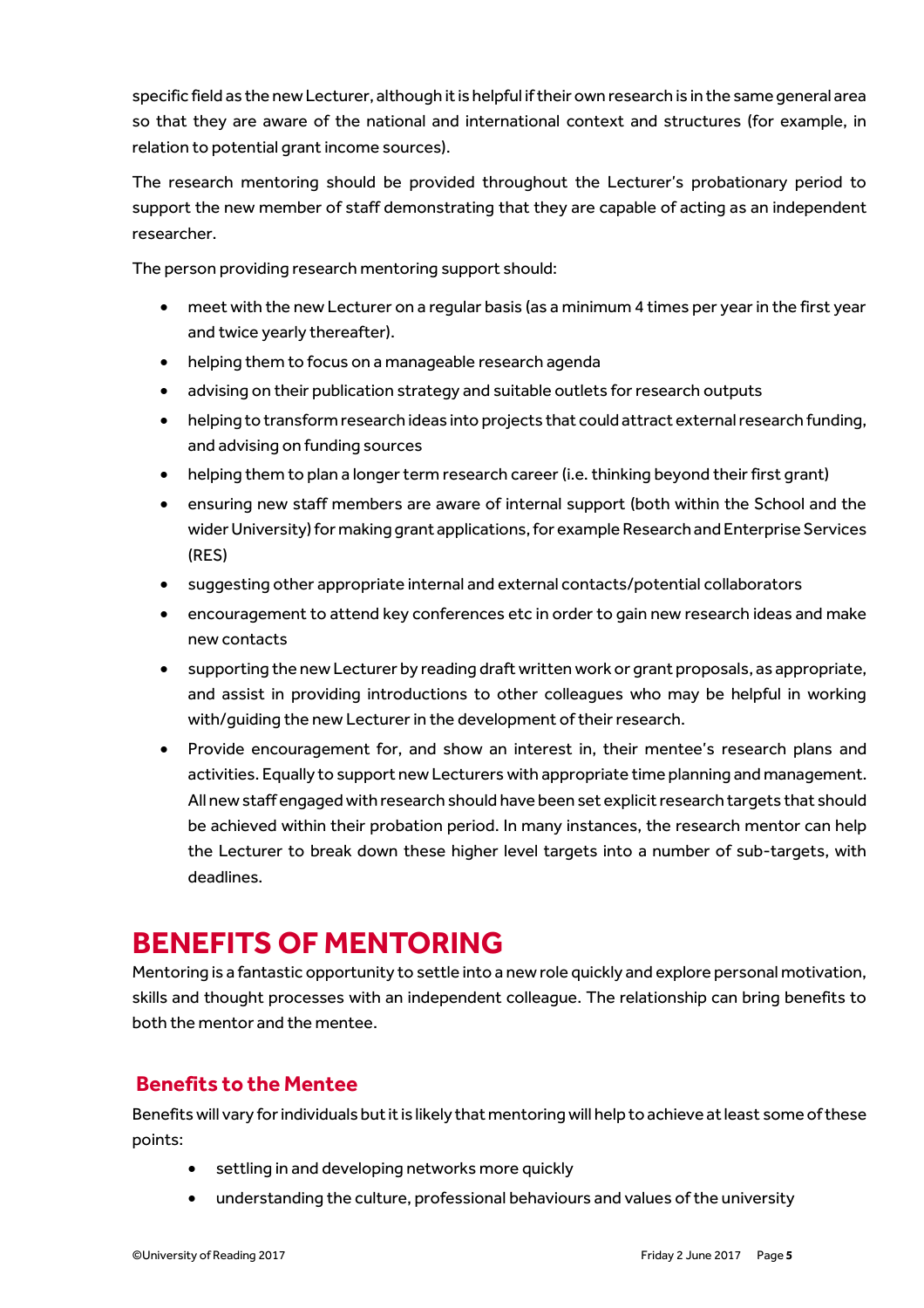- overcoming feelings of isolation
- receiving advice and encouragement
- having access to an informed second opinion
- help with problem solving
- gaining insight into own performance through a 'critical friend'
- identifying development needs and opportunities
- drawing on another person's perspective
- reflection on our behaviours and approach, increasing personal awareness
- developing knowledge or skills
- building confidence
- dealing with change
- responding to a challenge
- balancing work with personal life
- guidance on career development.

### <span id="page-5-0"></span>**Benefits to the Mentor**

Mentoring can be extremely rewarding for the mentor in the following ways:

- developing their own skills and expanding their experience
- learning about other areas of the university
- finding personal satisfaction from seeing a colleague develop and flourish
- acting as a catalyst for own personal development and change
- having access to different ideas and perspectives
- having the opportunity to discuss professional issues that there would not normally be the time chance to do
- gaining insights into their own practices, approaches, thinking and behaviours
- enhanced organisational reputation.

### <span id="page-5-1"></span>**MAINTAINING GOOD PRACTICE**

The role of a mentor is not the same as a line manager and if the mentee is struggling in their role then the mentor should not try to manage them. Instead, the mentor should follow the responsibilities highlighted above, encouraging the mentee to develop their own strategies for resolving the situation. If appropriate, the mentor may recommend that the mentee seeks assistance from other University support services such as Human Resources, Occupational Health, People Development, Harassment Advisors and the Employee Assistance Programme, provided by Confidential Care or to external sources of support such as their GP.

The mentor has a commitment to the mentee to maintain confidentiality both during and after the mentoring relationship. However, there may be some circumstances in which the mentor might need to seek assistance and disclose the reasons for this. Examples may include if the mentee is behaving in a way that is of considerable concern, appears to be going against University policy, acting illegally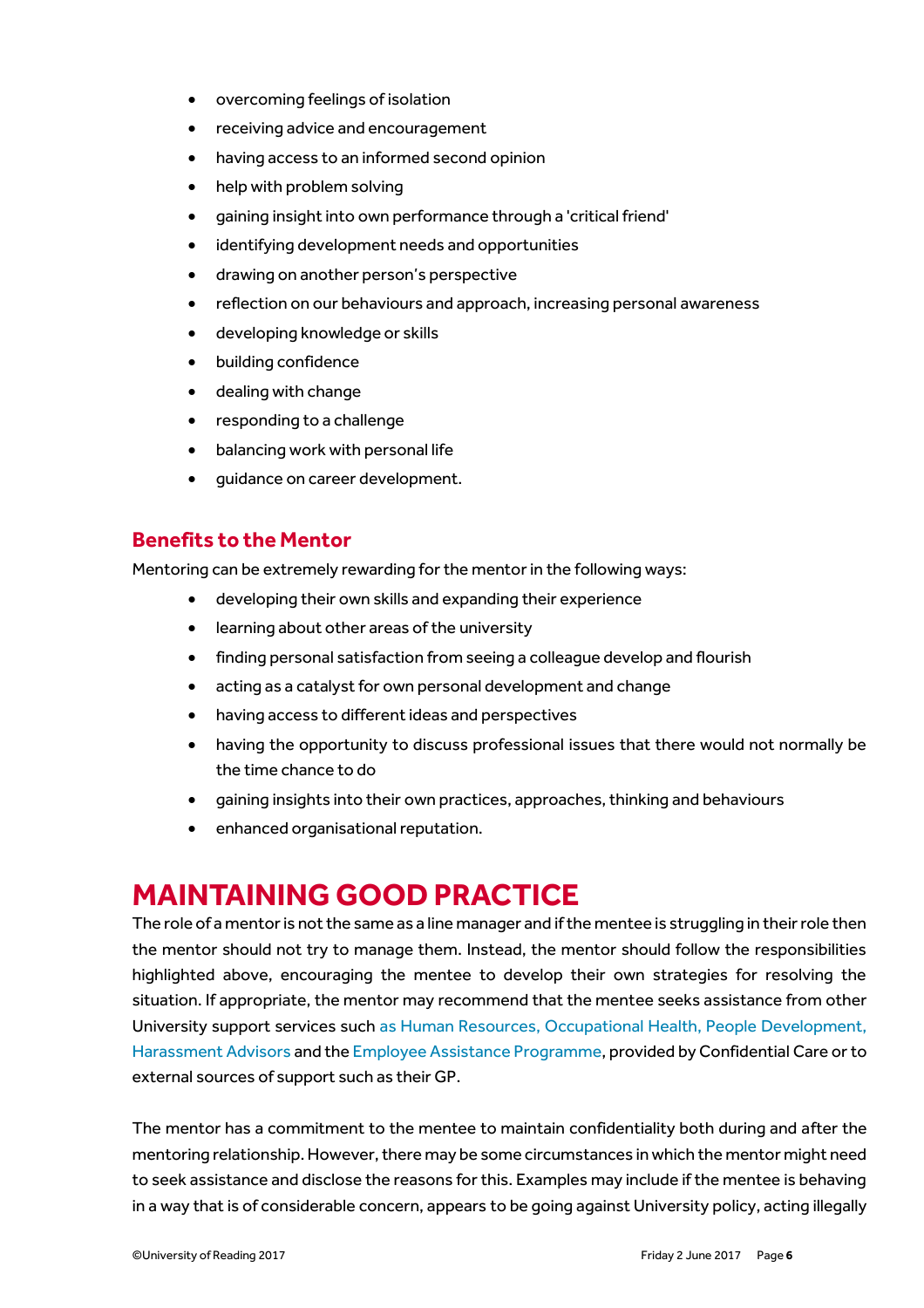or raises concerns for the mentee's or other's safety. The mentor should discuss concerns with the University support services or external authorities. If possible and appropriate, this should be done with the mentee's consent and permission. The mentor should not contact the mentee's line manager, unless this has been discussed and agreed with the mentee.

## <span id="page-6-0"></span>**ENDING THE MENTORING RELATIONSHIP**

Mentoring relationships are expected to last for the duration of the probationary period. However, either party can end the mentoring relationship at any time with no blame attached, for example if the mentoring relationship is not working or there is a personality clash. Mentors and mentees must notify the Head of School of any changes to relationships.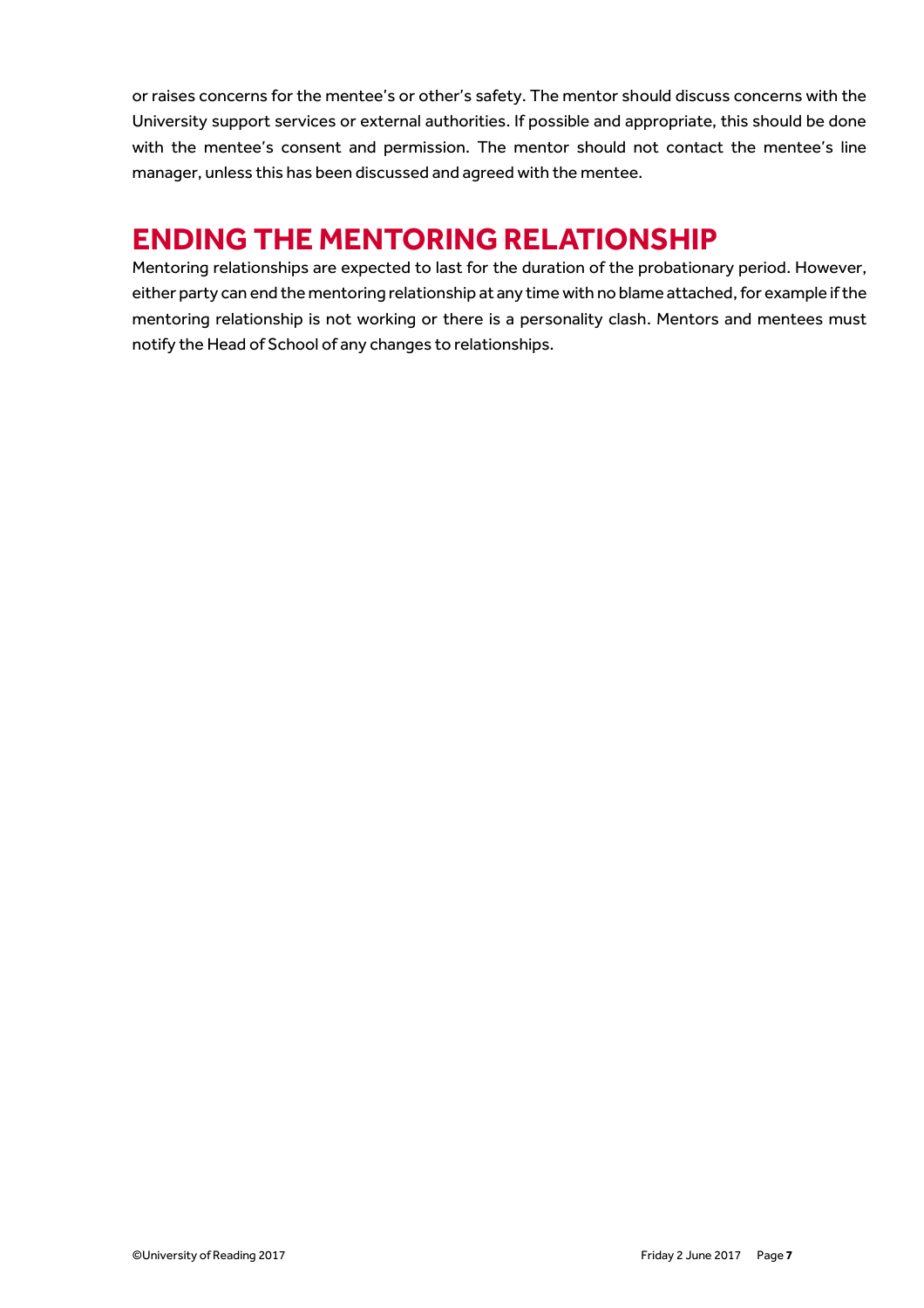## <span id="page-7-0"></span>**APPENDIX A**

### **Ethical Code of Practice for Mentoring**

- The mentor's role is to respond to the mentee's developmental needs and agenda; it is not to impose his or her own agenda
- Mentors must work within the current agreement with the mentee about confidentiality that is appropriate within the context
- The mentor will not intrude into areas the mentee wishes to keep private unless invited to do so. However, he or she should help the mentee recognise how other issues may relate to those areas
- The mentor will be sensitive to issues of culture, religion, gender, sexuality, disability, race, age and all other aspects of diversity
- Mentor and mentee should aim to be open and truthful with each other and themselves about the relationship itself
- The mentoring relationship must not be exploitative in any way, nor can it be open to misinterpretation
- Mentors need to be aware of the limits of their own competence and operate within these limits
- Mentors have a responsibility to develop their own competence in the practice of mentoring
- The mentee must accept increasing responsibility for managing the relationship; the mentor should empower them to do so and must generally promote the mentee's autonomy
- Mentor and mentee should respect each other's time and other responsibilities, ensuring that they do not impose beyond what is reasonable
- Mentor and mentee share responsibility for the smooth winding down of the relationship when it has achieved its purpose – they must both avoid creating dependency
- Either party may dissolve the relationship. However, both mentor and mentee have a responsibility for discussing the matter together as part of mutual learning
- The mentee should be aware of his or her rights and any complaints procedures
- Mentors must be aware of any current law and work within the law
- Mentor and mentee must be aware that all records are subject to statutory regulations under the Data Protection Act 1998.